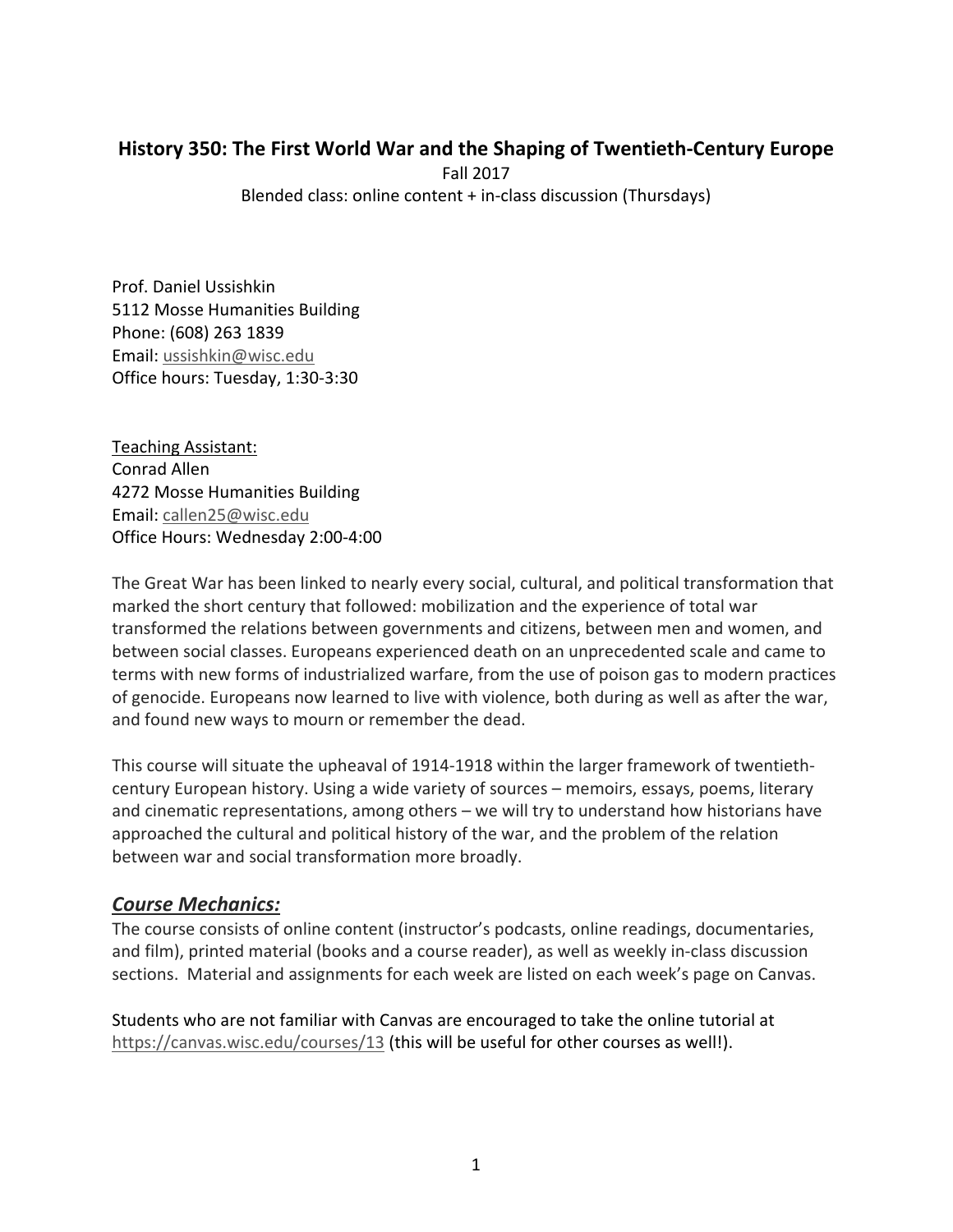**Instructor's podcasts**: To listen to the podcasts, click on the relevant page link on Canvas; there you will find: an embedded podcast, followed by an outline and relevant images. You will also find a link to a Word version of the outline, to facilitate note taking (for those who wish to print it out, or save the file to your computer and type your notes as you listen to the podcast).

It is best to listen to the podcasts in a dedicated study space, where you can concentrate, and make sure that you are not interrupted. The system of more shorter podcasts (rather fewer but longer ones) allows for a better engagement with the material. At the end of each podcast, take a quick break to summarize for yourself the main points of the argument. This class format requires self‐discipline and a good system of note taking.

**Online sources and film** – all are hyperlinked on Canvas (on the relevant week's page).

### **Printed Materials:**

**Books:** The following books are available at the bookstore. Cheap used copies are easily found online (any edition is fine). Copies of the books have been placed in the Library course reserve.

Pat Barker, *Regeneration* (1993). Vera Brittain, *Testament of Youth* (1933) Joe Lunn, *Memoirs of a Maelstrom: A Senegalese Oral History of the First World War* (1999).

Recommended text: Michael Howard, *The First World War: A Very Short Introduction* (Oxford, 2002, reissued 2007); an excellent concise description and analysis of the course of the war (copies have been placed in the College Library course reserve). You can also access an online digital copy through the library website.

**Course packet:** Available for purchase at the Copy Center, Room 6120 Social Science (1180 Observatory Drive) The relevant readings are marked by an '\*' on the schedule of lectures. A copy of the reader has been placed in College Library course reserve.

*What if I have a question or want to share my thoughts with the class?* At the bottom of each module you will find a discussion thread titled "Discussions, Reaction, Questions." This is the place to ask questions about the material, related issues you came across during the week, or post your comments and thoughts. You can reply to an existing thread or start a new one. You are strongly encouraged to do both (online participation will go a long way towards your participation grade!)

### **Discussion Section:**

For each week, discussion section takes place on Thursday; for example, discussion section for week 2 takes place on Thursday, September 14 (the relevant discussion section is listed for each week on the syllabus). You are required to attend all sections; more than two unaccounted absences will severely affect your grade. Five or more such absences will result in a failure to pass the entire class. Additional information will be given during the first meeting of your discussion section.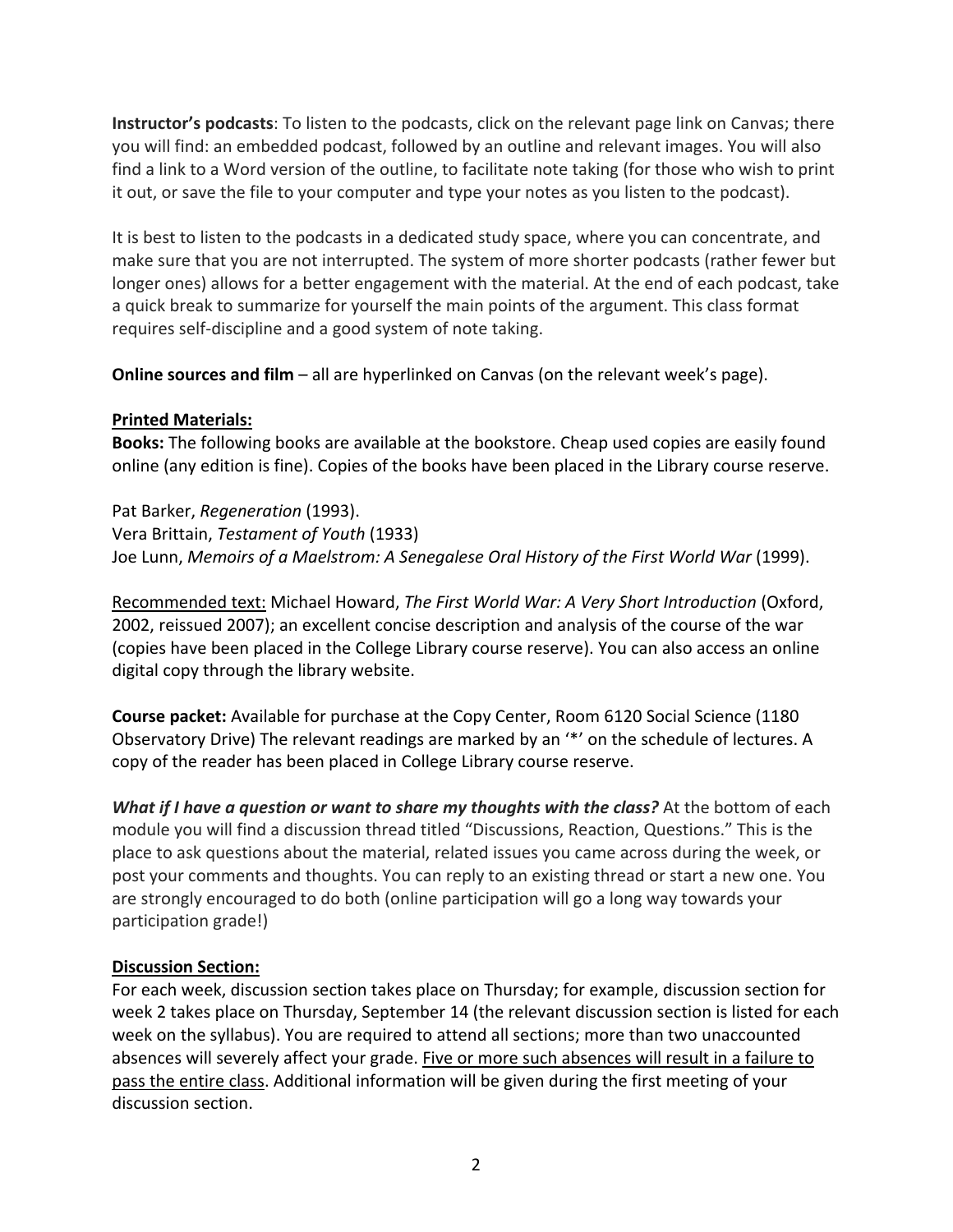### *Requirements:*

The course consists of online content and discussion sections. The success of both depends on your active participation. Read the assigned pages **before** class and bring them with you.

**WWI Chronology Quiz:** In section, 09/28.

**First essay:** 10/02; 5 pp.; based only on sources discussed in class.

**Midterm Assignments:** 10/23; 5 pages; encouraged to pair up with another student.

**Second essay:** 11/27; 5 pp.; based only on sources discussed in class.

**Final research assignment:** 12/13; 5 pp; requires additional research.

#### *General instructions for written assignments:*

\* All written assignments should be submitted in **both** electronically on Canvas as well as a hard copy (either in section or in your TA's mailbox (check the instructions for each assignment).

\* The required format is double space, 12‐pt. font, 1." side margins throughout.

\* Dates for all written assignment are final; as a rule of thumb, there will be no extensions. Plan ahead!

**Group research project:** Each group (3 students) will be required to conduct research on one of the topics below and present their findings in class (10‐12 minutes). Creativity in terms of both format of presentation and content is greatly encouraged. Each group will need to submit its presentation material (slides, videos, etc.) electronically on Canvas before the presentation.

| <b>Conscientious Objectors</b>        | 09/21 |
|---------------------------------------|-------|
| <b>Trench Life</b>                    | 10/05 |
| Gas Warfare                           | 10/12 |
| The Indian Army                       | 10/26 |
| Australia and New Zealand             | 11/02 |
| <b>Veterans and Disabled Soldiers</b> | 11/30 |

**Weekly Mini‐Assignment:** for each week, at the bottom of the page, you will be required to answer, very briefly a question posed to you on Canvas (no more than a paragraph), or prepare for section in some other way. The purpose of this mini-assignment is to invite you to reflect on the new material and prepare for discussion section. While your answer is not graded, completing the assignment is mandatory and forms part of your participation grade. Only timely submissions will count towards your section grade. Your replies will also be used to assess student's understanding of the material as well as to prepare discussion in section. Your responses are due on the relevant Wednesday by 11:59PM.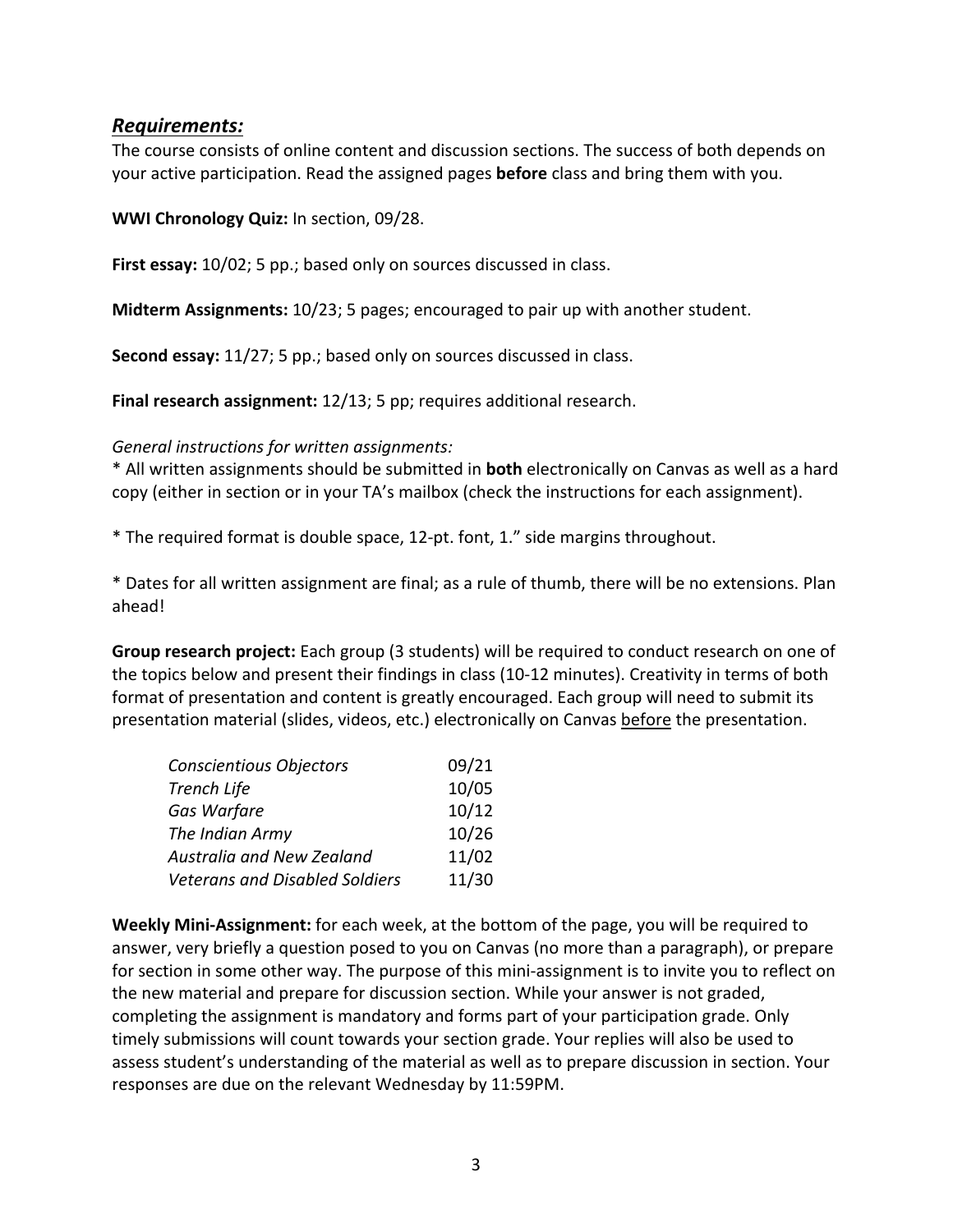#### **Grade Structure:**

| Chronology Quiz:                       | 3%  |
|----------------------------------------|-----|
| First paper                            | 15% |
| Midterm Assignment                     | 20% |
| Second paper                           | 15% |
| <b>Final Paper</b>                     | 20% |
| Group presentation (10-12 minutes) 12% |     |
| Section Grade:                         | 15% |

**Extra credit 3%:** proof of one appointment with the History Lab and a short paragraph reflecting on what came out of the meeting (for example – plans for revision of the paper, or further research into a particular question); see details under Assignments on Canvas. Only one extra credit (although more visits to the Lab are highly encouraged!)

‐Please note that active, constant, and collegial participation, and genuine effort and engagement will be rewarded!

Week I Why WWI? Online: 1.1 Why World War I? 1.2 Course Mechanics

#### Read (recommended):

Michael Howard, *The First World War, a very short introduction*; or any other source; will give you a good background on the war and help you prepare for the short quiz on week III.

Introductions: Please go to "Introduce Yourself!" in week I and write a sentence or two about yourself so that your instructor and peers can get to know you (this is a required assignment). You can also upload your picture to Canvas.

Section: 09/07:

- Introduction to the course
- Assignment of group presentations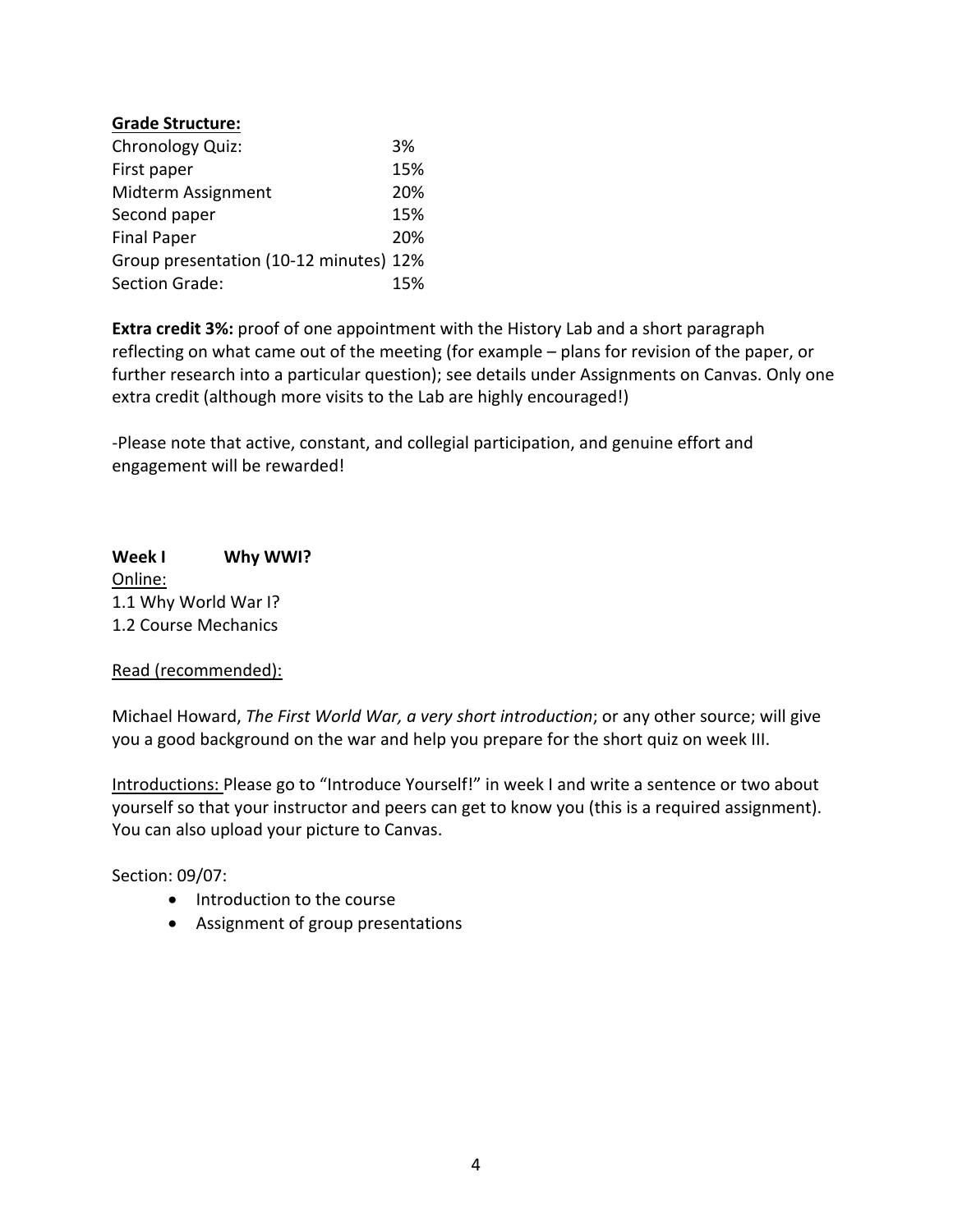**Week II To Arms**

Online: 2.1 Europe before the war 2.2 Nations and empires 2.3 The "Spirit of 1914" 2.4 War culture and propaganda

## Read:

\*Michael Howard, *The First World War* (Oxford, 2002), chapters 1‐2, "Europe in 1914" and "The Coming of War," pp. 1‐26.

\*Stefan Zweig, *The World of Yesterday* (1942), chapter 9, "The First Hours of the War of 1914," pp. 214‐237.

\*Filippo Marinetti, "The War as the Catharsis of Italian Society" (November 1914) \*Nicoletta Gullace, *The Blood of our Sons: Men, Women, and the Renegotiation of British Citizenship during the Great War* (New York, 2004), chapter 1, "The Rape of Belgium and Wartime Imagination," 17‐33.

‐The Bryce Committee Report on German Atrocities, Part II (b): "Treatment of Women and Children" (no more than a quick look online).

*Section: 09/14* 

### Week III **Women and Men**

Online:

- 3.1 War and gender: an introduction
- 3.2 Military mobilization: men
- 3.3 Military mobilization: women
- 3.4 A short introduction to the literary history of WWI

Read:

Vera Brittain, *Testament of Youth* (at least up to page 289).

*Section: 09/21* 

*Group Presentation: Conscientious Objectors*

## Week **IV Home Fronts**

Online:

- 4.1 WWI and the making of the Home Front
- 4.2 European socialisms and WWI
- 4.3 "War Socialism" and its legacies
- 4.4 The new ecology of production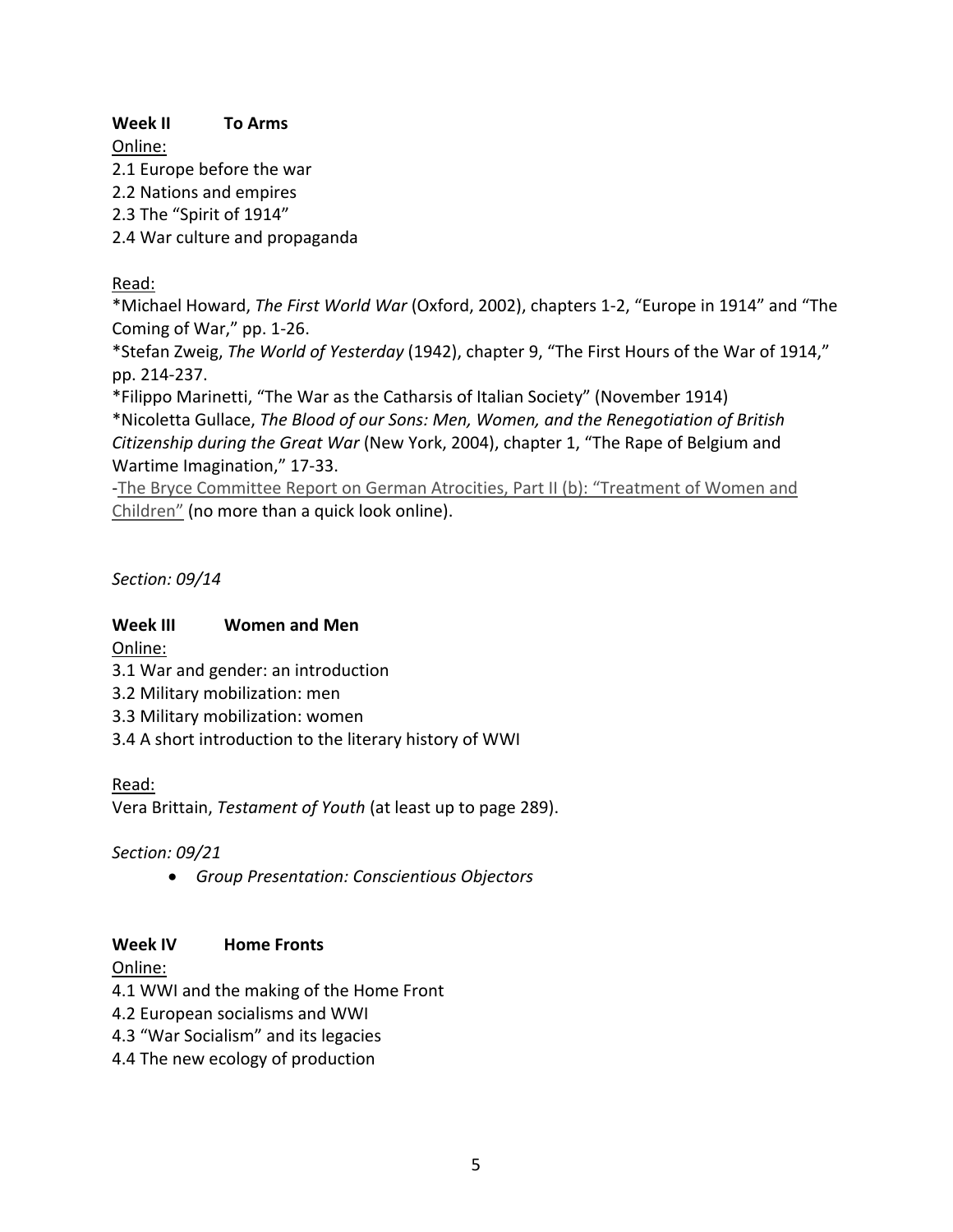Read:

\*Roger Chickering, *Imperial Germany and the Great War, 1914‐1918* (Cambridge, 1998), 32‐40. \* Belinda Davis, "Home Front: Food, Politics, and Women's Everyday Life during the First World War," in *Home/Front: The Military, War, and Gender in Twentieth‐Century Germany*, 115‐138 (2002), 115‐138

## *Section: 09/28:*

- WWI Chronology Quiz
- First short essay workshop

*\*\*First essay due Monday 10/02 11:59 PM \*\** 

## **Week V Armageddon**

Online: 5.1 The "cult of the offensive" 5.2 Industrialized warfare 5.3 Discipline and collapse

## Read:

\*War Poems: Siegfried Sassoon, "The Attack;" Wilfred Owen, "Dulce et Decorum Est"

## Watch:

\* Strachan on the Somme and Verdun (documentary)

\* Stanley Kubrick's *Paths of Glory* (1957)

*Section: 10/05:* 

*Group Presentation: Trench Life* 

**Week VI Faces of War**  Online: 6.1 War in the Air 6.2 The Politics of Shellshock

Read: Pat Barker, *Regeneration* (entire) Peter Taylor Whiffen on the "Shot at Dawn" campaign.

*Section: 10/12* 

*Group Presentation: Gas Warfare*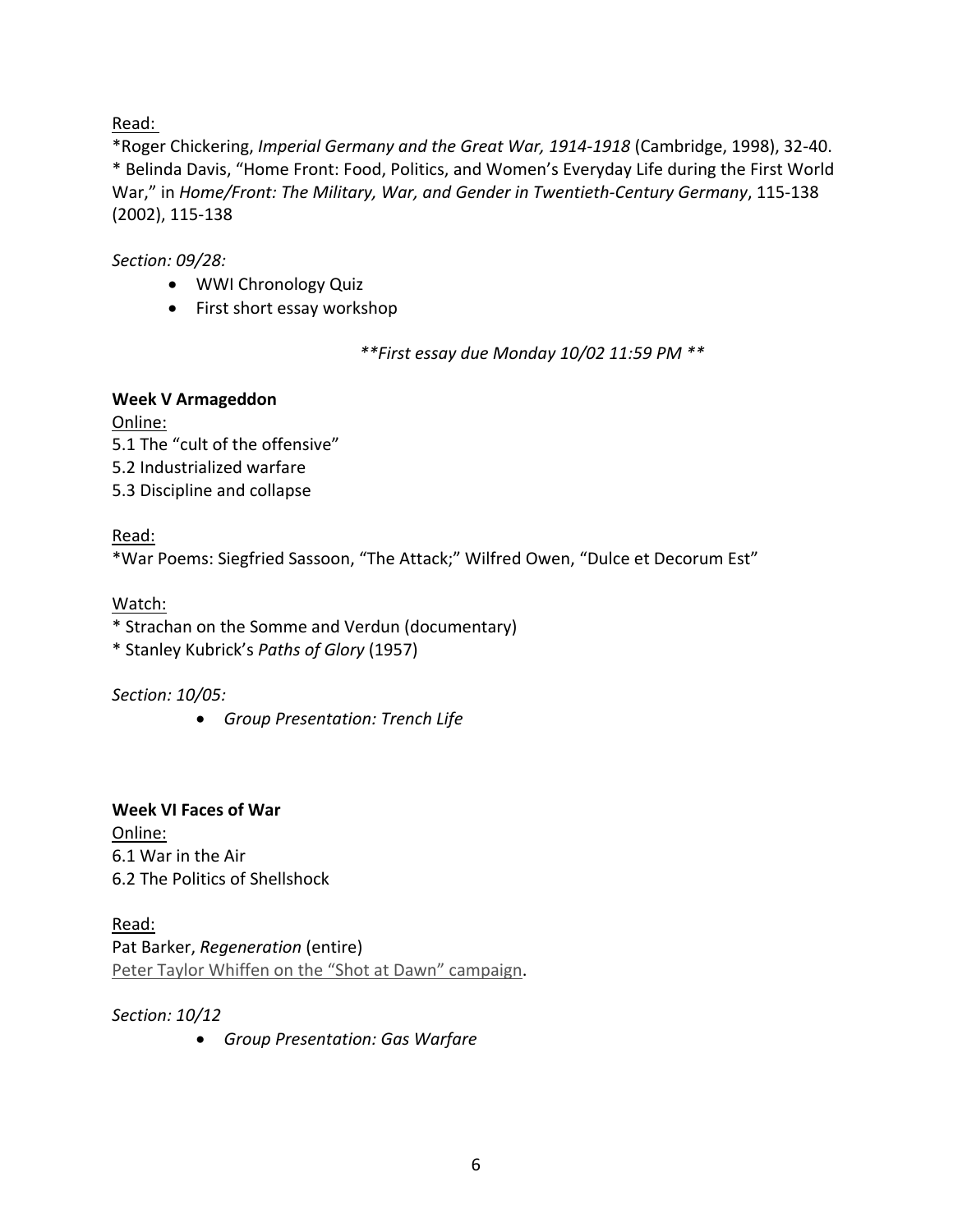#### **Week VII Midterm Week**

#### *Section: 10/19*

• Midterm workshop

\*\* Midterm assignments due Monday 10/23 11:59 PM \*\*

**Week VIII Colonial Conscripts**  Online: 7.1 Colonial Conscripts

#### Read:

Joe Lunn, *Memoirs of a Maelstrom: A Senegalese Oral History of the First World War* (Introduction, chapters 1‐3, 5‐7, and conclusion) (to be discussed on 03/13!).

*Section 10/26*  Group presentation: The Indian Army

#### **Week IX: Global, Imperial, Total War**

Online: 9.1.1 The War in Africa and the Middle East 9.1.2 War and the Imperial Project 9.2.1 Civilians in war: occupation, atrocities, refugees 9.2.2. War and genocide 10.1.1. Ireland before the war 10.1.2 Ireland's War

Read: \*Proclamation of the Irish Republic 200 and 200 and 200 and 200 and 200 and 200 and 200 and 200 and 200 and 200  $\pm 1$ \*Yeats, "A Terrible Beauty is Born"

### *Section: 11/02*

- Discussion of final paper ideas and bibliography
- *Group Presentation: Australia and New Zealand*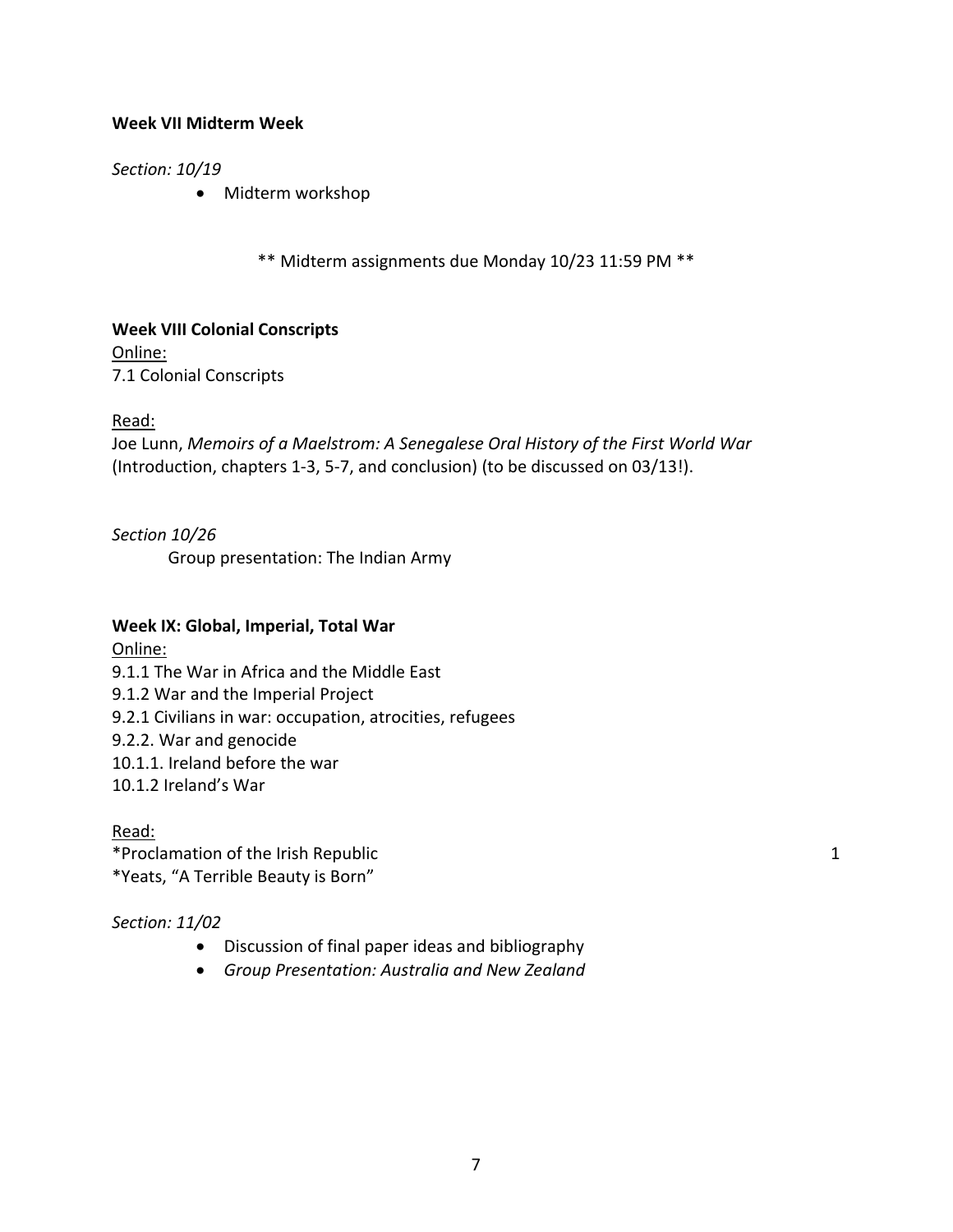### Week X **The Search for Stability**

Online:

11.1 The failures of economic reconstruction

11.2 The failures of democracy

10.2.1 War and the Vote

10.2.2 Gender, citizenship, and postwar reconstruction

## Watch:

Documentary on war and revolution

# Read:

\*Ernst Jünger, *The Storm of Steel* (1929), pp. 315‐319.

\*Sebastian Haffner, *Defying Hitler: A Memoir*, pp.29‐45.

\*Hindenburg on the "Stab in the Back," 1918.

‐Mary Louise Roberts, "Samson and Delilah Revisited: the Politics of Women's Fashion in 1920s France," *American Historical Review* 98:3 (1987): 657‐684. [JSTOR]

Section: 11/09

## **Week XI The War on Film**

## Watch:

- (1) Required:
	- La Grande Illusion (1937)
- (2) At least one of the following:
	- Black and White in Color (1978)
	- Blackadder (2 episodes + series final, at least)
- (3) Refresh your memory:
	- Paths of Glory (1957)

*Section: 11/16* 

## **Week XII Thanksgiving Week**

*Thanksgiving Holiday: No Section 11/23* 

*\*\*Second paper due Monday 11/27 11:59 PM\*\**